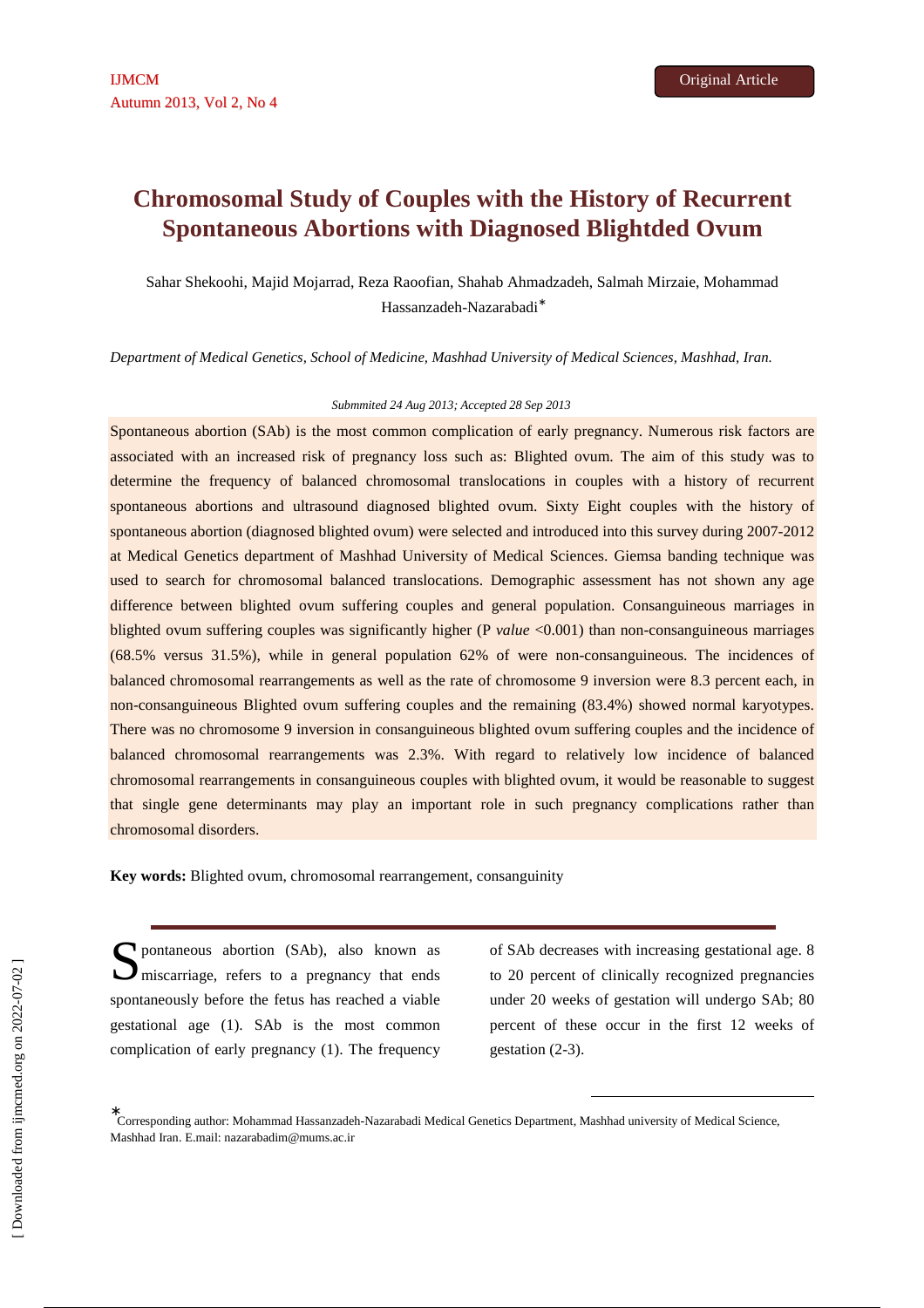Loss of unrecognized or subclinical pregnancies is even higher, occurring in 13 to 26 percent of all pregnancies (4). Numerous risk factors are associated with an increased risk of pregnancy loss:

Age: Advancing maternal age is one of the risk factors for spontaneous miscarriage in healthy women (5). The overall rate of SAb was 11 percent and the approximate frequencies of clinically recognized miscarriage according to maternal age were: age 20 to 30 years (9 to 17 percent), age 35 (20 percent), age 40 (40 percent), and age 45 (80 percent) (6). Previous spontaneous abortion: Past obstetrical history is an important predictor of subsequent pregnancy outcome. The risk of miscarriage in future pregnancy is approximately 24 percent after one miscarriage, 30 percent after two consecutive miscarriages, and 35 percent after three or more consecutive miscarriages (7-8). By comparison, miscarriage occurred in only 5-10 percent of women in their first pregnancy or in whom the previous pregnancy was successful  $(7)$ . Gravidity: Some studies have shown an increased risk of miscarriage with increasing gravidity. Possible reasons for this association include reproductive compensation behavior (pregnancy failure is likely to be associated with repeated attempts at conception resulting in higher gravidity) and short interpregnancy intervals in multigrain (9-10). Prolonged ovulation to implantation: some studies revealed that prolonged interval (i.e,  $>10$ ) days) between ovulation and implantation may lead to early fetal loss. Fertilization of older ovum, delayed tubal transport or abnormal uterine receptivity can result to such delays (11-12). Interval Prolonged time to pregnancy: according to some observational studies, the risk of miscarriage can be increased by prolonged time to achieving pregnancy (13). Maternal weight: Prepregnancy body mass index less than 18.5 or above 25 kg/m<sup>2</sup> has been associated with an increased risk of infertility and SAb (14-15). Blighted ovum: A blighted ovum is characterized through ultrasound examination by the

absence of an embryo in the gestational sac (an embryonic pregnancy) (16).

One-third of the products of conception from spontaneous abortions occurring at or before 8 weeks of gestation are "blighted" or anembryonic. Blighted or otherwise abnormal embryos may result from chromosomal abnormalities or possible exposure to teratogenes.

Most chromosomal abnormalities in the embryo occur de novo. Rarely, these defects are inherited as a consequence of parental karyotype abnormalities, such as balanced translocations. Genetic abnormalities will not be detected by conventional cytogenetic analysis (G-banded karyotype) and account for an undefined proportion of spontaneous abortions (17). The aim of this study was to determine the frequency of balanced chromosomal translocations in couples with a history of recurrent spontaneous abortions who were referred to medical cytogenetic laboratory by ultrasound diagnosed blighted ovum.

# **Materials and Methods**

In order to fulfill this study, all couples referred to the cytogenetic laboratory of Mashhad University of Medical Sciences during 2007-2012 were chosen for this study after having ruled out immunologic, hormonal and anatomic factors. Finally, 68 couples with the history of spontaneous abortion (two or three consecutive miscarriages) with first trimester gestational age and blighted ovum were considered for the study. Chromosomal investigation was performed in order to detect possible balanced chromosomal rearrangements. After obtaining informed consent, five ml of peripheral whole blood were collected into a sterile heparinized tube and cultured for 3 days in RPMI 1640 medium, supplemented with 20% fetal calf serum, 50U/ml penicillin and 100 µg/ml streptomycin. The lymphocytes proliferation was stimulated by adding phytohemaglutinin. The cells were harvested by adding colchicine 2 h before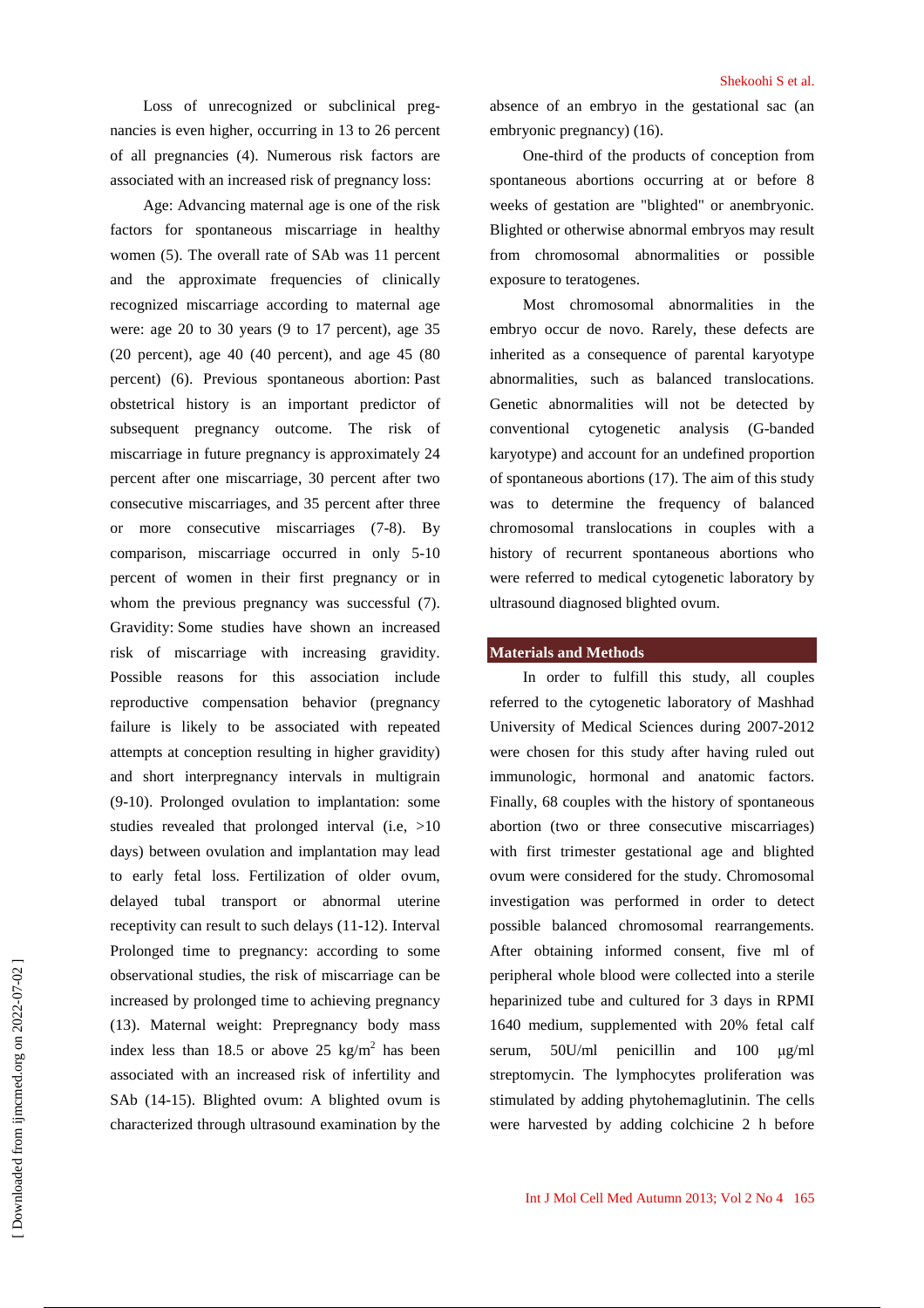### Chromosomal Study of Recurrent SAb with Diagnosed Blight Ovum

slide preparation. In order to prepare slides, cells were exposed to hypotonic solution (0.05 M KCI) and then treated with trypsin. Giemsa banding was performed following fixation with 1:3 ethanolglacial acetic acid solutions. 30-40 metaphase cells were analyzed microscopically for their chromosome constitution. Each chromosome was analyzed for its presence and structure. Pairing 46 human chromosomes in well defined order was performed based on characteristic band pattern. The 3 pairs differ in the length of their arms and each shows a unique banding pattern (Fig. 1).



**Fig. 1.** Chromosomal analysis of a female showing RSA.

## **Results**

Age range of recurrent spontaneous abortions (RSA) couples was between 20-39 years with an average of 27.45 years and was not different from general population. The consanguineous marriage rate in RSA couples was compared to 5 years database (from 2007-2012) present in the health center. The comparison was performed using Chi-Square statistical test and results were shown in Figure 2 which indicates that, the consanguineous marriages in blighted ovum suffering couples was significantly (P value  $\langle 0.001 \rangle$  higher than nonconsanguineous marriages (68.5% versus 31.5%), compared to the general population where the major type of marriages was non-consanguineous (62%). Furthermore, results from chromosomal investigation on the basis of G-banding technique

indicated that, the incidences of balanced chromosomal rearrangements as well as the rate of chromosome 9 inversion were 8.3 percent each, in nonconsanguineous RSA affected couples and the remaining (83.4%) showed apparently normal karyotypes (Fig. 1 and 3). On the other hand balanced chromosomal rearrangements was detected only in 2.3% of RSA affected couples with consanguineous marriage (Fig. 3).





#### **Discussion**

Spontaneous abortion is the most common complication of early pregnancy (1, 18-19). There is a general consensus that healthy woman should not undergo extensive evaluation after single first trimester or early second trimester spontaneous miscarriage which is a relatively common sporadic event. However, miscarriage occurs in about 10 to 15 percent of clinically recognized pregnancies under 20 weeks of gestation (4, 20). It is important to remind that most women with recurrent pregnancy had a good prognosis for eventually having a successful pregnancy even when a definitive diagnosis is not made and no treatment is initiated (5). According to the literature, the prevalence of chromosomal aberrations among couples with repeated spontaneous miscarriages varies in different studies from none to as high as 21.4%. These differences may be related to sample size and to inclusion and exclusion criteria (21-22).

In the present study, couples presenting recurrent spontaneous abortion at the first trimester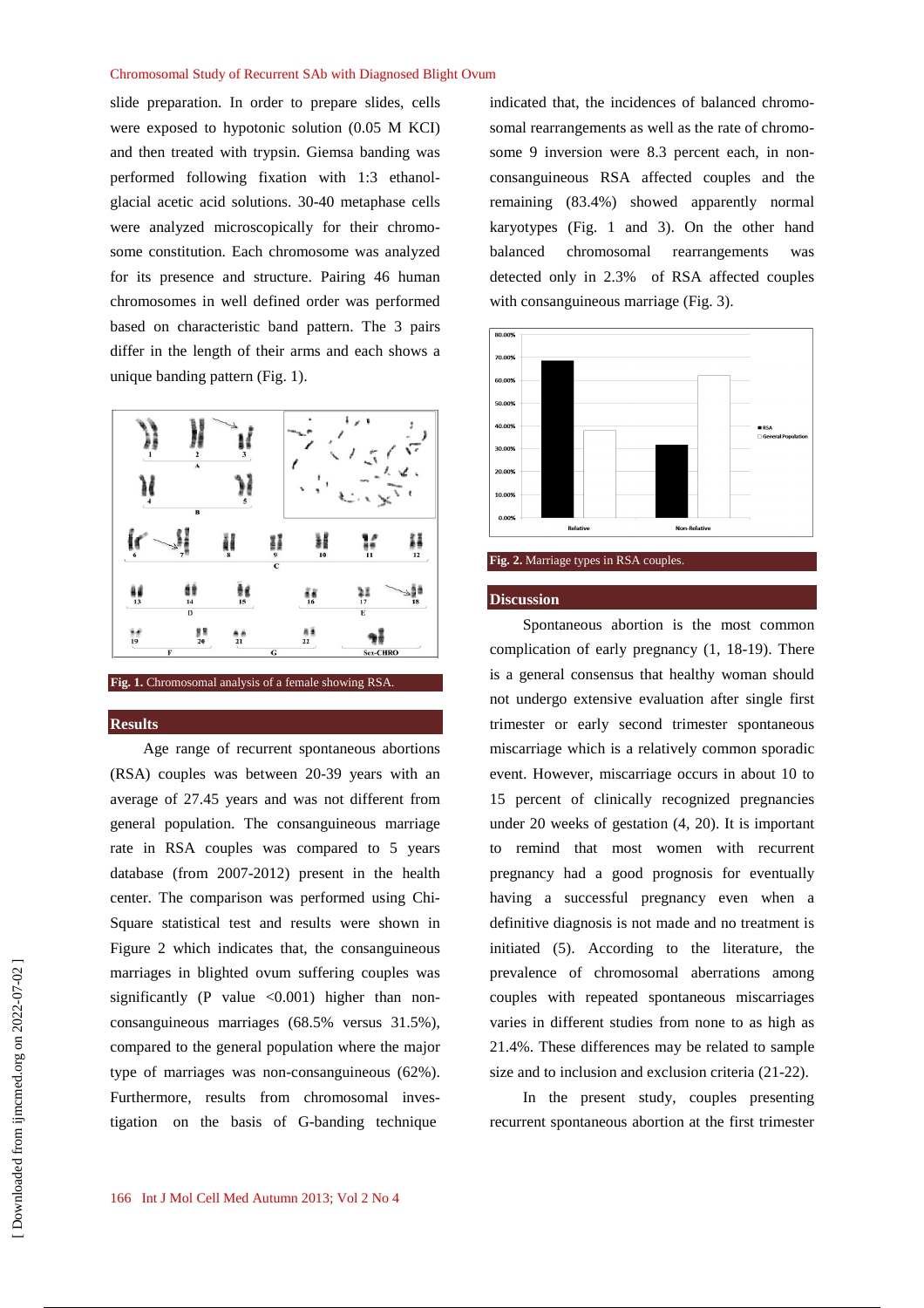

of gestation with characteristic blighted ovum were candidate for chromosomal investigation since previous studies indicated that abortion occurring at or before 8 weeks of gestation are blighted ovum. From a cytogenetic point of view, previous studies suggested that abnormal fetal karyotypes occur in 90% of unembryonic products of conception (23). This again emphasis that chromosomal aberrations play an important role in blighted ovum presentation. On the other hand, although the incidence of non relative marriages is much higher (62%) than relative marriage (38%) in the studied population, the frequency of recurrent spontaneous abortions (blighted ovum) was much more evident in consanguineous (68.5%) than non consanguineous marriages (31.5%). Surprisingly, balanced chromosomal rearrangements appeared only in 2.30% of consanguineous marriages compared to non-consanguineous marriages (8.3%) (Fig. 3).

According to the obtained results, the importance of chromosomal studies in non-relative couples affected with recurrent abortion becomes clearer. In this study, Chi square statistical analysis indicated a significant difference between the frequency of RSA occurence between consanguineous and non-consanguineous marriages (Fig. 2).

Since the structural chromosomal balanced rearrangement are considered as one of the important factors causing recurrent abortion, all couples with RSA were assessed in this study for presence of structural rearrangement.

The results indicated low occurrence of chromosomal abnormalities in this population. The overall frequency of structural abnormalities and reciprocal translocation are approximately 9% and 6% respectively. However, the frequency of structural chromosomal balanced rearrangement is much more in non-consanguineous rather than consanguineous marriages (16.6% versus 2.3%) (Fig. 2). Considering the high prevalence of consanguineous marriages and low prevalence of chromosomal abnormalities with RSA in those marriages, the importance of single gene disorders with autosomal recessive inheritance in the occurrence of RSA becomes evident.

With regard to relatively low incidence of balanced chromosomal rearrangement in consanguineous couples with blighted ovum, it would be reasonable to suggest that a genetic susceptibitty may play an important role in such pregnancy complications rather than chromosomal disorders.

## **Acknowledgment**

We would like to express our appreciation to research vice chancellor and Mrs.Z Rabani and F